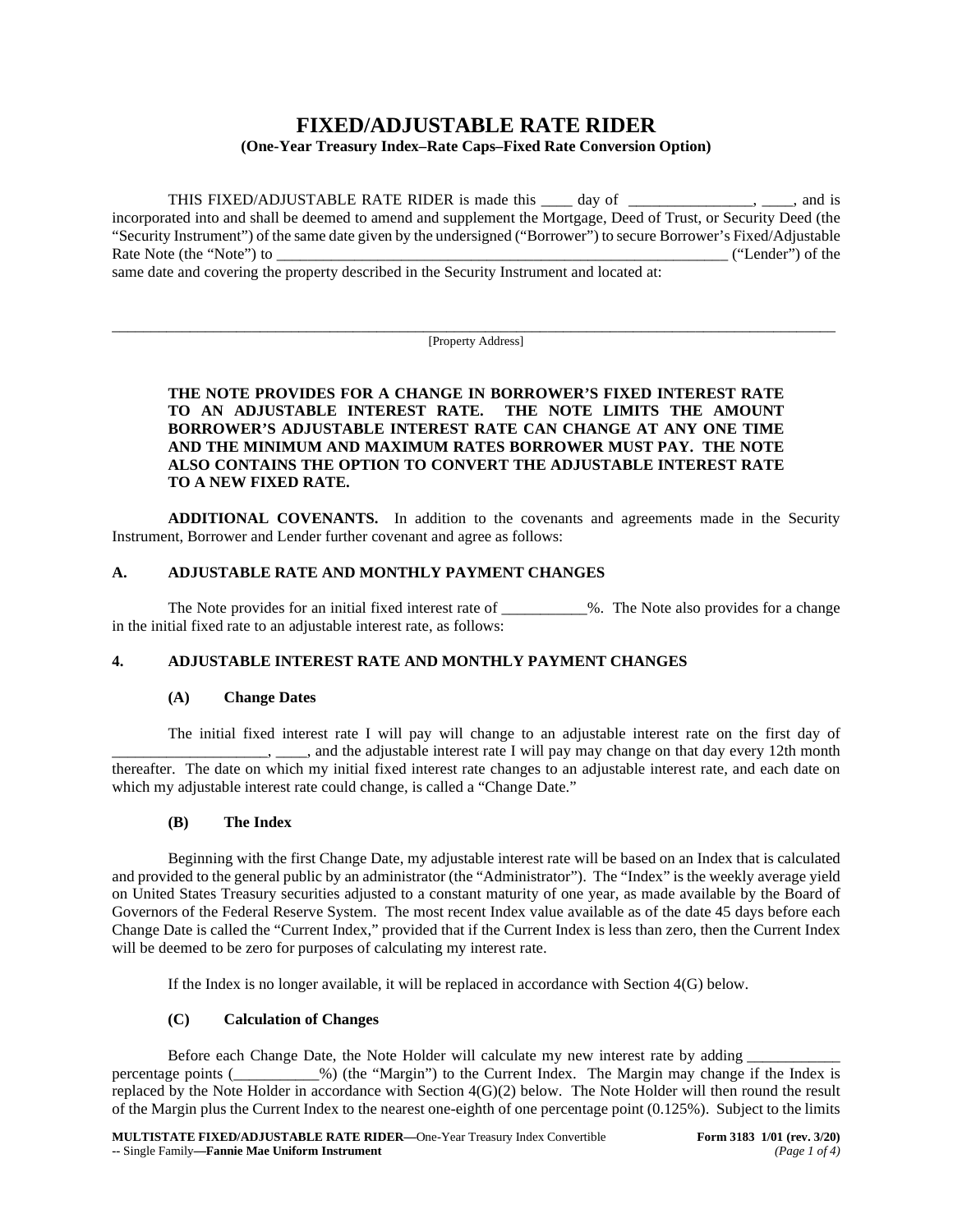stated in Section 4(D) below, this rounded amount will be my new interest rate until the next Change Date.

The Note Holder will then determine the amount of the monthly payment that would be sufficient to repay the unpaid principal that I am expected to owe at the Change Date in full on the Maturity Date at my new interest rate in substantially equal payments. The result of this calculation will be the new amount of my monthly payment.

#### **(D) Limits on Interest Rate Changes**

The interest rate I am required to pay at the first Change Date will not be greater than \_\_\_\_\_\_\_\_\_\_\_\_\_\_% or less than \_\_\_\_\_\_\_\_\_\_\_%. Thereafter, my adjustable interest rate will never be increased or decreased on any single Change Date by more than two percentage points from the rate of interest I have been paying for the preceding 12 months. My interest rate will never be greater than  $\%$ , which is called the "Maximum Rate," or less than \_\_\_\_\_\_\_\_\_\_\_\_\_\_\_ %.

### **(E) Effective Date of Changes**

My new interest rate will become effective on each Change Date. I will pay the amount of my new monthly payment beginning on the first monthly payment date after the Change Date until the amount of my monthly payment changes again.

#### **(F) Notice of Changes**

The Note Holder will deliver or mail to me a notice of the change in my initial fixed interest rate to an adjustable interest rate and of any changes in my adjustable interest rate before the effective date of any change. The notice will include the amount of my monthly payment, any information required by law to be given to me and also the title and telephone number of a person who will answer any question I may have regarding the notice.

#### **(G) Replacement Index and Replacement Margin**

The Index is deemed to be no longer available and will be replaced if any of the following events (each, a "Replacement Event") occur: (i) the Administrator has permanently or indefinitely stopped providing the Index to the general public; or (ii) the Administrator or its regulator issues an official public statement that the Index is no longer reliable or representative.

If a Replacement Event occurs, the Note Holder will select a new index (the "Replacement Index") and may also select a new margin (the "Replacement Margin"), as follows:

> (1) If a replacement index has been selected or recommended for use in consumer products, including residential adjustable-rate mortgages, by the Board of Governors of the Federal Reserve System, the Federal Reserve Bank of New York, or a committee endorsed or convened by the Board of Governors of the Federal Reserve System or the Federal Reserve Bank of New York at the time of a Replacement Event, the Note Holder will select that index as the Replacement Index.

> (2) If a replacement index has not been selected or recommended for use in consumer products under Section (G)(1) at the time of a Replacement Event, the Note Holder will make a reasonable, good faith effort to select a Replacement Index and a Replacement Margin that, when added together, the Note Holder reasonably expects will minimize any change in the cost of the loan, taking into account the historical performance of the Index and the Replacement Index.

The Replacement Index and Replacement Margin, if any, will be operative immediately upon a Replacement Event and will be used to determine my interest rate and monthly payments on Change Dates that are more than 45 days after a Replacement Event. The Index and Margin could be replaced more than once during the term of my Note, but only if another Replacement Event occurs. After a Replacement Event, all references to the "Index" and "Margin" will be deemed to be references to the "Replacement Index" and "Replacement Margin."

The Note Holder will also give me notice of my Replacement Index and Replacement Margin, if any, and such other information required by applicable law and regulation.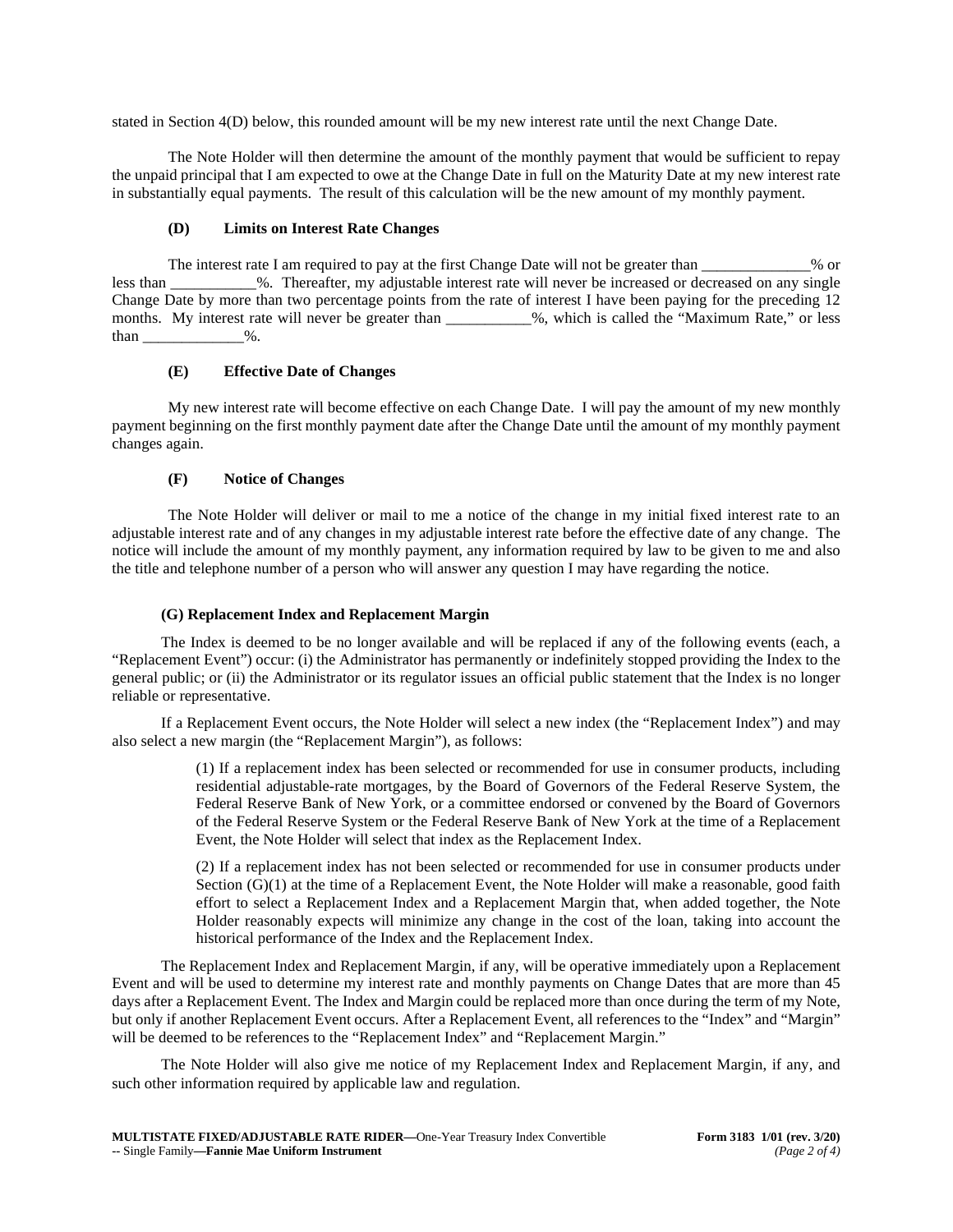### **B. FIXED INTEREST RATE OPTION**

The Note provides for Borrower's option to convert from an adjustable interest rate with interest rate limits to a new fixed interest rate, as follows:

### **5. FIXED INTEREST RATE CONVERSION OPTION**

#### **(A) Option to Convert to Fixed Rate**

I have a Conversion Option that I can exercise unless I am in default or this Section 5(A) will not permit me to do so. The "Conversion Option" is my option to convert the interest rate I am required to pay by this Note from an adjustable rate with interest rate limits to the fixed rate calculated under Section 5(B) below.

The conversion can only take place on the first, second or third Change Date. Each Change Date on which my interest rate can convert from an adjustable rate to a fixed rate also is called the "Conversion Date." **I can convert my interest rate only on one of these three Conversion Dates.**

If I want to exercise the Conversion Option, I must first meet certain conditions. Those conditions are that: (i) I must give the Note Holder notice that I want to do so; (ii) on the Conversion Date, I must not be in default under the Note or the Security Instrument; (iii) by a date specified by the Note Holder, I must pay the Note Holder a conversion fee of U.S. \$\_\_\_\_\_\_\_\_\_\_\_\_\_\_\_; and (iv) I must sign and give the Note Holder any documents the Note Holder requires to effect the conversion.

### **(B) Calculation of Fixed Rate**

My new, fixed interest rate will be equal to Fannie Mae's required net yield as of a date and time of day specified by the Note Holder for: (i) if the original term of this Note is greater than 15 years, 30-year fixed rate first mortgages covered by applicable 60-day mandatory delivery commitments, plus five-eighths of one percentage point (0.625%), rounded to the nearest one-eighth of one percentage point (0.125%); or (ii) if the original term of this Note is 15 years or less, 15-year fixed rate first mortgages covered by applicable 60-day mandatory delivery commitments, plus five-eighths of one percentage point (0.625%), rounded to the nearest one-eighth of one percentage point (0.125%). If this required net yield cannot be determined because the applicable commitments are not available, the Note Holder will determine my interest rate by using comparable information. My new rate calculated under this Section 5(B) will not be greater than the Maximum Rate stated in Section 4(D) above.

## **(C) New Payment Amount and Effective Date**

If I choose to exercise the Conversion Option, the Note Holder will determine the amount of the monthly payment that would be sufficient to repay the unpaid principal I am expected to owe on the Conversion Date in full on the Maturity Date at my new fixed interest rate in substantially equal payments. The result of this calculation will be the new amount of my monthly payment. Beginning with my first monthly payment after the Conversion Date, I will pay the new amount as my monthly payment until the Maturity Date.

## **C. TRANSFER OF THE PROPERTY OR A BENEFICIAL INTEREST IN BORROWER**

1. Until Borrower's initial fixed interest rate changes to an adjustable interest rate under the terms stated in Section A above, or after Borrower exercises the Conversion Option under the conditions stated in Section B above, Uniform Covenant 18 of the Security Instrument shall read as follows:

**Transfer of the Property or a Beneficial Interest in Borrower.** As used in this Section 18, "Interest in the Property" means any legal or beneficial interest in the Property, including, but not limited to, those beneficial interests transferred in a bond for deed, contract for deed, installment sales contract or escrow agreement, the intent of which is the transfer of title by Borrower at a future date to a purchaser.

If all or any part of the Property or any Interest in the Property is sold or transferred (or if